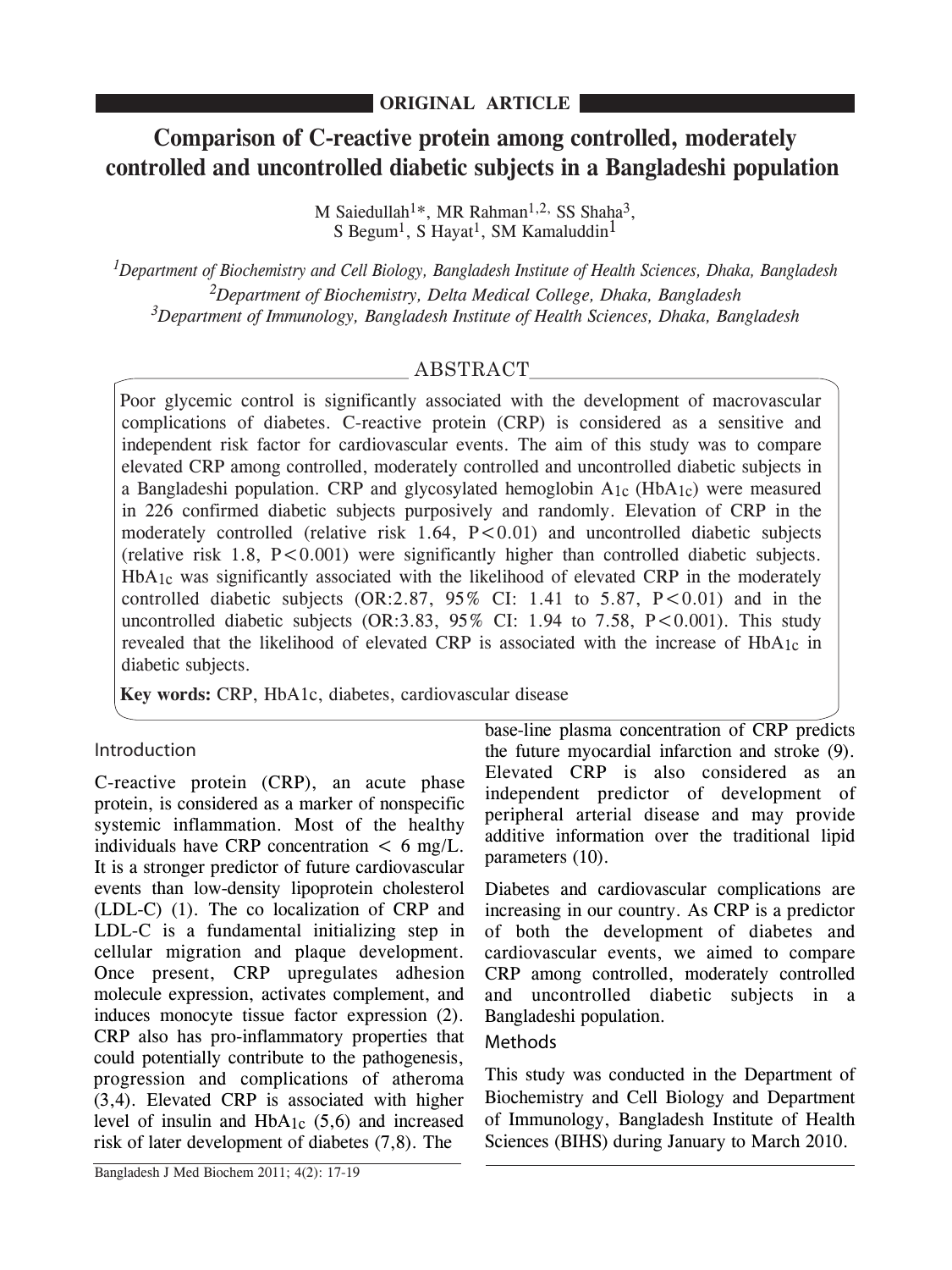Two hundred twenty six confirmed diabetic subjects were included randomly in this study. Serum CRP was measured by a semiquantitative method (Omega Diagnostic Ltd., UK). HbA<sub>1c</sub> was measured by HPLC based method using D-10® hemoglobin assay system (Bio-Rad, USA) in confirmed diabetic subjects. Subjects were grouped as controlled diabetic subjects ( $HbA_{1c}$  7.0%), moderately controlled diabetic subjects  $(HbA<sub>1c</sub>: 7.1 - 9.0%)$  and uncontrolled diabetic subjects (HbA1c  $> 9.0\%$ ). Results of CRP were expressed as negative (CRP concentration  $\lt$  6 mg/L) and positive (CRP concentration  $6 \text{ mg/L}$  and compared by Fisher's exact test among different diabetic groups classifie **s** according to HbA1c values.

### Results

Mean+SD age of the controlled, uncontrolled and moderately controlled diabetic group were  $45.6+9.2$ ,  $47.74+9.65$  and  $46.53+8.96$  years respectively; the differences of mean ages were not statistically significant compared by unpaired t test ( $p > 0.05$ ). Of the total study subjects, 51% were male and 49% were female. 32% study subjects had  $CRP < 6$  mg/L and  $68\%$  had  $CRP \neq 6$ mg/L. The mean $\pm$ SD values of HbA<sub>1c</sub> in the controlled, moderately controlled and uncontrolled diabetic subjects were  $6.17+0.49\%$ ,  $8.02+0.6\%$ and  $11.7+1.89\%$  respectively  $(P<0.001)$ . Number of study subjects with positive CRP was significantly higher among the moderately controlled diabetic subjects than controlled diabetic subjects (OR:2.87, 95% CI: 1.41 to 5.87,  $P < 0.01$ , Figure 1) and the relative risk was 1.64 (95% CI: 1.15 to 2.34). The relative risk was not statistically significant in the uncontrolled diabetic subjects than moderately controlled diabetic subjects (relative risk: 1.09, 95% CI: 0.89 to 1.35; OR:1.33, 95% CI:0.69- 2.59,  $P > 0.05$ . The relative risk in the uncontrolled diabetic subjects was 1.8 (95% CI: 1.29 to 2.51) compared to controlled diabetic subjects and it was statistically significant (OR:3.83, 95% CI: 1.94 to 7.58, P<0.001,



**Figure 1.** Comparison of CRP among controlled, moderately controlled and uncontrolled diabetic subjects. NS, not significant; \*\*, P<0.01; \*\*\*, P<0.001

### **Discussion**

This study shows that elevated serum CRP level  $(CRP \geq 6$  mg/L) was associated with higher level of HbA1c in moderately controlled and uncontrolled diabetic subjects. Subjects with elevated CRP were also higher (32% for CRP  $<$  6 mg/L and 68% for CRP  $\geq$  6 mg/L) in the total study group. In a study carried out in a Bangladeshi population showed that CRP level was significantly elevated in newly diagnosed diabetic subjects than apparently healthy individuals (11) and significant positive correlation was found between LDL-C and HbA1c in established diabetic subjects (12). As elevated CRP with elevated serum LDL-C have higher mortality and morbidity than elevated LDL-C alone (1), much attention should be paid to the CRP beside the traditional risk factors (lipid profile) of cardiovoscular diseasein diabetic subjects.

In conclusion, this study demonstrated that a higher HbA1c is significantly associated with a greater likelihood of higher CRP in moderately controlled and uncontrolled diabetic subjects.

Acknowledgment: The Authors are grateful to Bio-Trade International for the partial financial support.